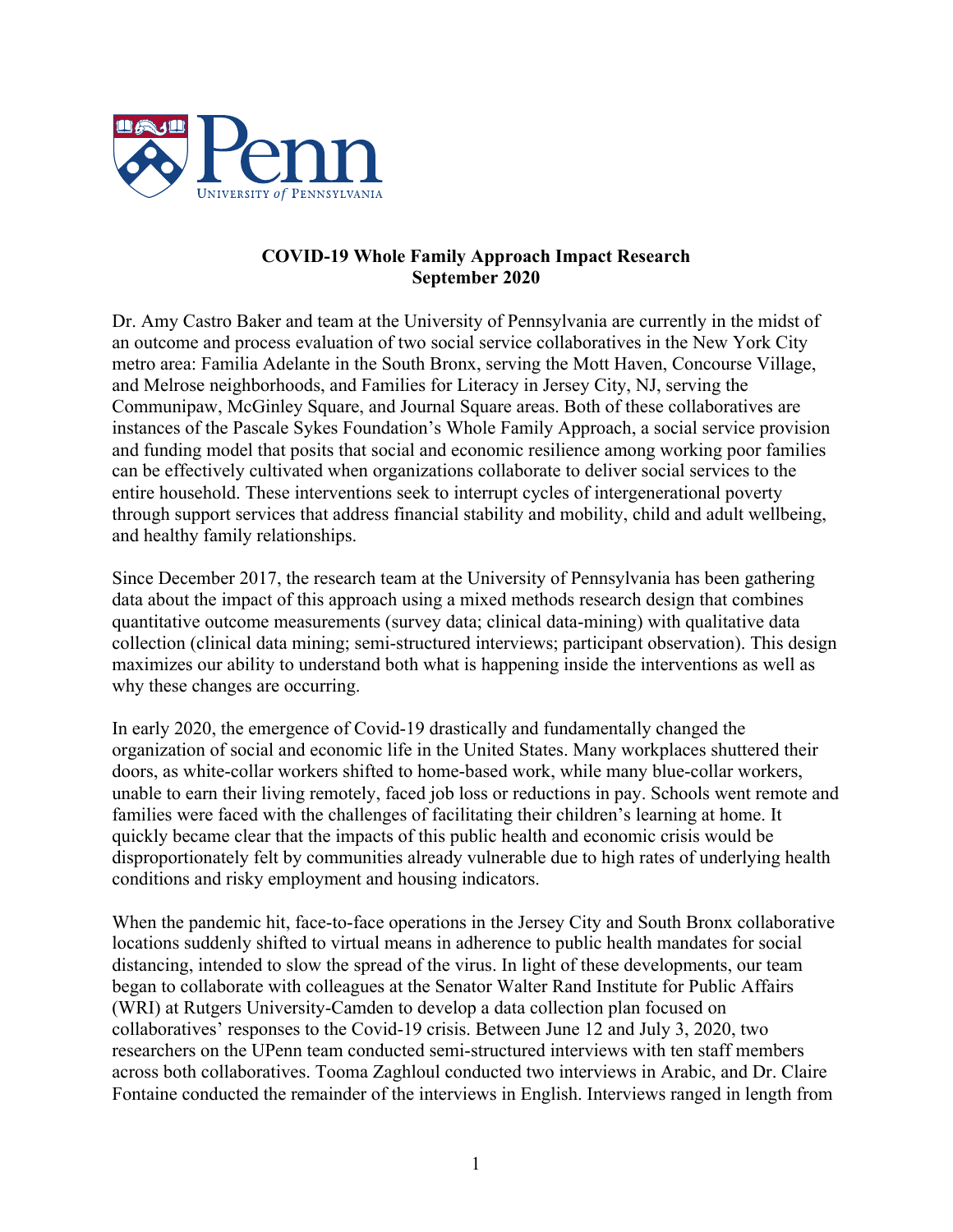20 to 80 minutes, were audio- and video-recorded, translated when necessary, transcribed, and thematically coded.

Our approach to qualitative analysis rests on the established empirical methodology of thematic analysis (Braun & Clarke, 2016). Thematic analysis was chosen because (1) it is considered a "gold-standard" within the field of mixed and qualitative methodology, (2) it is a flexible and adaptable approach that facilitates the identification, analysis, and reporting of patterns, or themes, within a data set. Thematic analysis lends itself to both induction and deduction; that is, meaning-making generated up from the data, as well as down from theory. In this instance, we drew theoretically on resilience theory as formulated within urban studies (Evans, 2011; Zaghloul, 2018) as well as on a social work ecosystems approach that views individuals and environments as constantly interacting with and adapting to one another (Ahmed et al., 2017). These theoretical lenses allow us to situate the specific challenges faced by the collaboratives and their responses to these challenges within the context of the collaborative funding model of the Whole Family Approach and within the urban landscape more broadly. Most importantly the method provides us with a way to generate quantitative hypotheses that guide our approach to gaps in the survey and outcome data.

## **Findings**

Both collaboratives are based in the New York City metro area, which emerged as an epicenter of the global coronavirus pandemic in March. The first case of coronavirus in New York State was confirmed on March 1. By March 9, there were 16 confirmed cases in New York City. From there the virus grew exponentially; by March 25 there were over 17,800 confirmed cases in New York City and199 deaths. As of April 7, of the total 395,926 Covid-19 cases in the United States, 19.4% (76,876) were in New York City, 15.6% (61,897) were in New York State exclusive of New York City, and 11.2% (44, 416) were in New Jersey (CDC). By April, the city had more confirmed coronavirus cases than China, the U.K., or Iran, and by May, New York City itself had more cases than any country other than the United States.

Staff across both sites spoke to **initial feelings of confusion and disequilibrium** as life in the New York City area dramatically and suddenly transformed from a highly interconnected, densely populated urban network to atomized, remote, and home-bound. In the space of a week, school shut down, employers sent workers home, and use of public transportation systems suddenly contracted. Staff in both locations quickly identified the need for food assistance and infrastructure to keep their families connected within the collaborative and with their case mangers so that they could meet basic needs and serve as a resource for families:

*There was the initial, like, Wow, what the heck is going on here? and the crisis feeling of people losing their jobs. And it was just going from one day to the next, to everything being closed down. And then the kids being home, and trying to make all of those dramatic turns and adapt quickly. So those first couple of weeks in particular, you had that sense of crisis. This is hard. How are we gonna survive this?*

*In the beginning of the pandemic, there was a lot of panic and tremendous anxiety and worry among our families. We just didn't know what to do and where to go with it. And*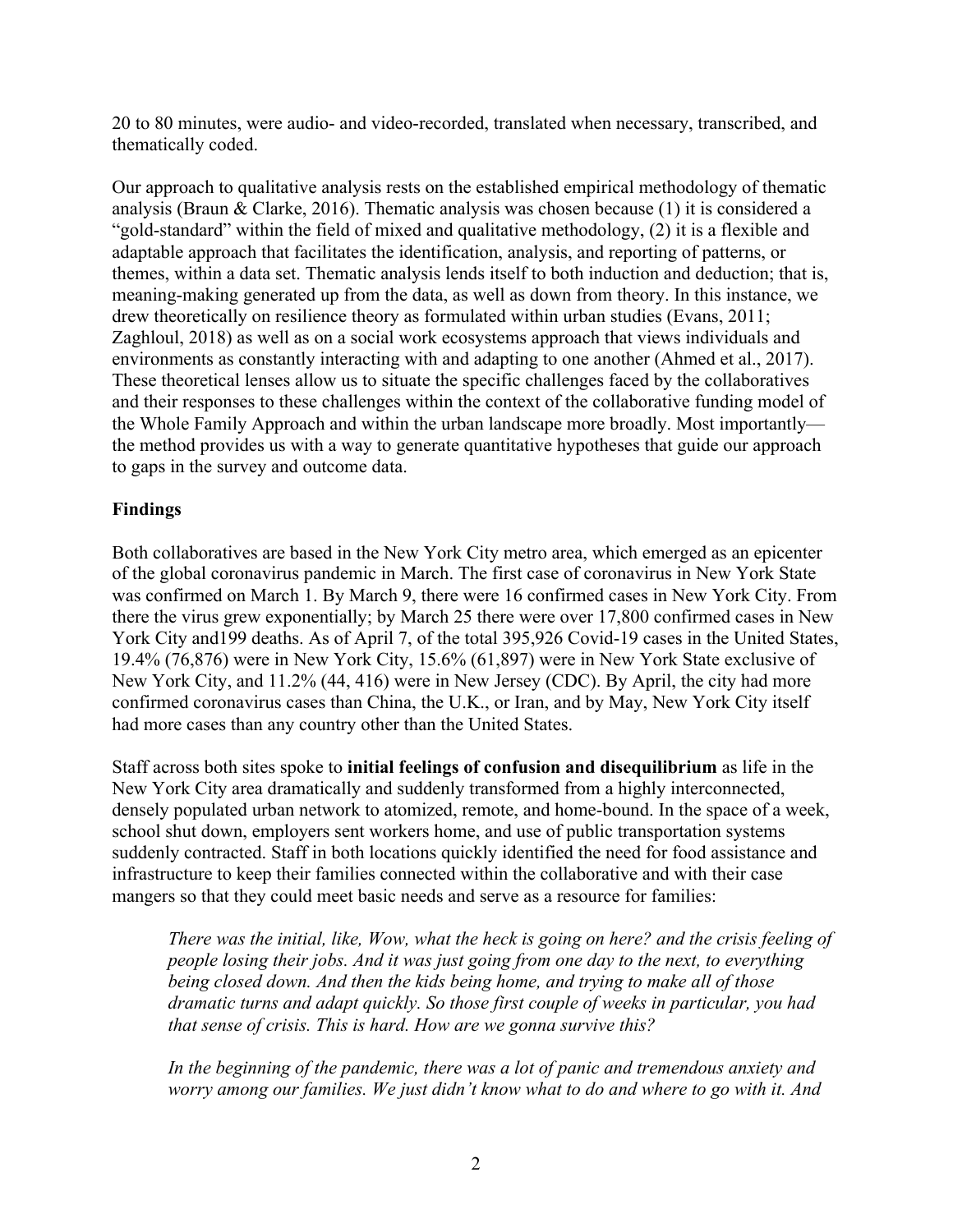*so we just increased a lot of the case managing components in our efforts to be communicating with them on a weekly basis, or as often as possible.*

Family life transformed in the immediate aftermath of the shutdown, as uncertainty about modes of transmission and the extent of existing infection pushed city dwellers inside. There was tremendous fear and anxiety as infection rates shot up, ambulance sirens became the new sonic backdrop of the city, and hospitals filled to capacity. Women and children in both communities became home bound, rarely if ever venturing outside their apartment, while men, often newly unemployed, went out as necessary to provision food for their families.

*It's been very, very strict. They've not allowed their kids to go outside at all, and the moms have not been outside. That's why there was this increase of stress and anxiety and depression with the moms, because they were just constantly inside taking care of the kids basically 24/7.*

*Some of the men took this approach of being the warriors of the pandemic. So they will be the ones going outside, exposing themselves, picking up food from different food pantries. So even though they lost their jobs and couldn't provide monetary support to their families, they were the ones who said, 'No, I am going to be the one going outside.'*

Collaboratives responded swiftly and decisively **to withstand and mitigate** the initial shock of the pandemic. They coordinated food access programs for families, connecting families with food banks, and in some cases providing access to meals and groceries at the centers themselves. In both case notes and interviews it was clear that if the case management structure had not been in place before the pandemic these families would have been left with little to no resources.

*One thing that Mercy Center has been doing that was just totally out of our regular practice of activities is that we are doing food distribution most days of the week. Me personally, I'm going up to the office once, sometimes twice a week to help out with it, whether it's meals or groceries that are coming through.* 

*Regarding food, most of our families had food stamps. But at the same time Women Rising offered food or clothing for whomever was in need. Also, if we found any resource on the computer saying that there is food drive in a certain location, we used to share it on the group chat and whoever was in need would go.*

As the scope of the pandemic's effects became more apparent, collaboratives turned their attention to **responding to the emergent needs of families.** The top priority of both collaboratives was to remain in close contact with families and there is little question that their speed in response and commitment to case management provided crucial emotional, familial, and parenting support in the midst of an unprecedented crisis. Routine face-to-face operations were quickly ceased but service delivery continued through remote means. New structures and practices were quickly put into place to maintain the continuity of services. Daily Zoom meetings of staff were initiated to share information about the needs of families and to facilitate collaboration to address these needs. These meetings helped keep workers in the collaborating agencies connected to one another and provided a space for mutual support. Additional hours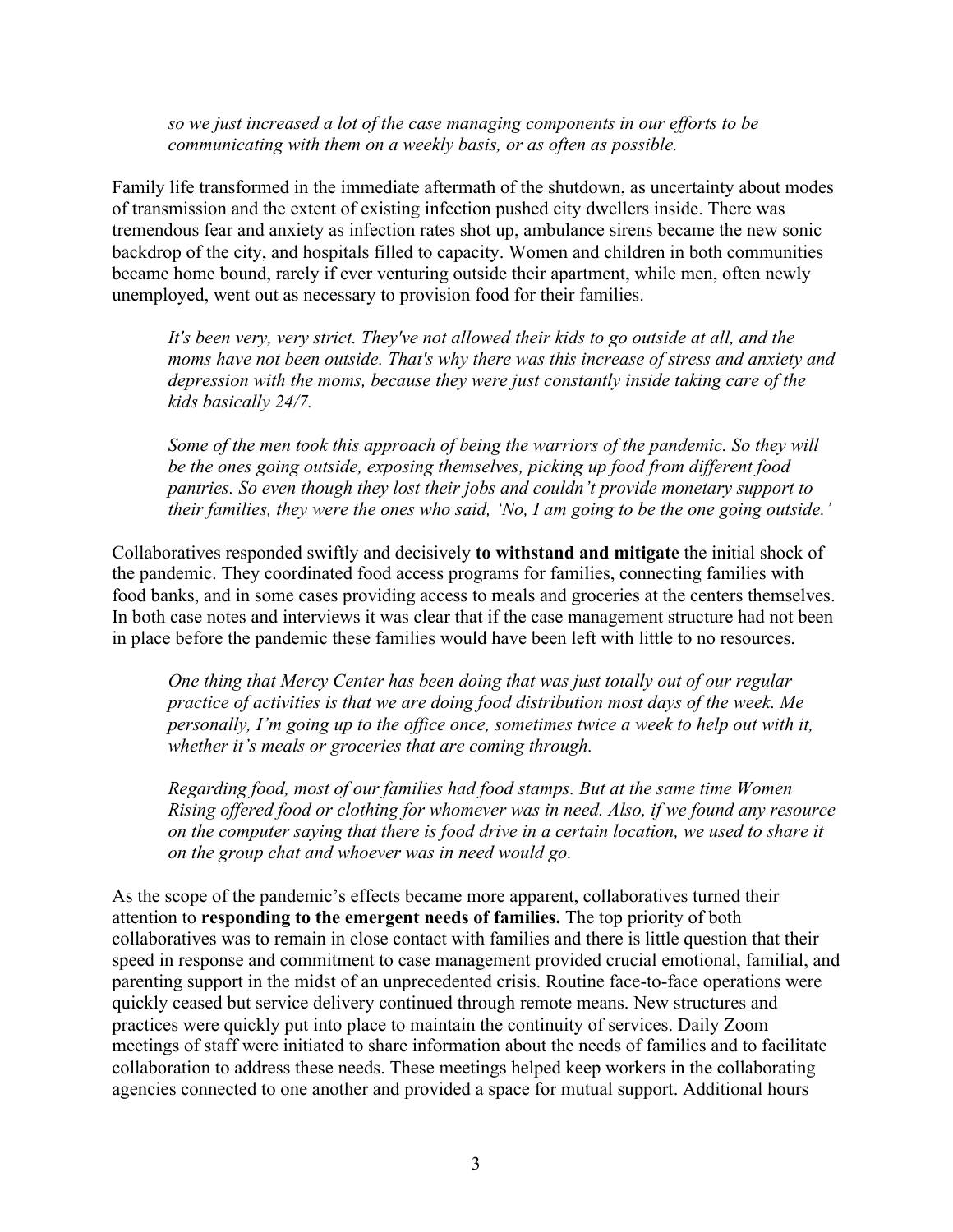were added to case management to meet the increased needs of families, with further supports provided through remote channels, including phone calls, individual and group Zoom meetings, and WhatsApp and Viber groups.

Both collaboratives devoted resources to addressing misinformation threats. This was a critical move, given the low levels of formal education, English language proficiency, and information and medical literacy in both communities. In Jersey City, a part-time employee who previously served as a translating intermediary between families, schools, and doctors, partly shifted the focus of her translation work to vetting announcements and information about the coronavirus response. In the South Bronx, one case managers tackled these issues head on, coaching participants to face their fears and addressing these feelings of anxiety:

*They're terrified. I had people, you know, kind of say, "Oh, I can't get the mail. I can't go outside to go to the mailbox, because I'll get coronavirus."* 

*Most of them were fearful to go outside. So I gave them exercises to do, to face their fears. I was very surprised that they started going to the park, they went out for walks, and they reported back how they felt. People felt weird, some felt disoriented, others felt anxiety. Even trying to open the door to go outside, one mother said, 'I was shaking and couldn't go outside.' From that I identified that anxiety and depression were two of the most prominent things that people were experiencing.*

These trends, reported by both collaboratives, are consistent with mental health indicators and the perception of health risks across the city at that time. According to a survey conducted the CUNY Graduate Center School of Public Health, by the end of March, 44% of New Yorkers reported feeling nervous, anxious, or on-edge more than half the time, while 34% reported feeling down depressed or hopeless. Over half of respondents (58%) estimated their risk of becoming infected with the coronavirus as high or very high (CUNY SPH Covid-19 Tracking Survey).

Job loss and housing insecurity quickly emerged as major threats to families' solvency, in addition to food insecurity. For context, 36% of New York households reported job loss as a result of the virus by the end of March, with even higher rates for women (42%), Latinos (45%), and low-income workers (CUNY SPH Covid-19 Tracking Survey).

*Regarding work, no one was working. We helped a lot of people, directing them to accounting to apply for employment. Regarding apartments, some people knew that the circumstances are bad so we offered them a grant.* 

The restaurant, food service, and food truck industries, which had employed many families, shut down immediately, leaving many families without a source of income. Workers in the construction industry fared somewhat better as construction was deemed an essential function and thus continued in all but the darkest early days of the pandemic. Case managers worked to address job loss by trying to place the newly unemployed into new positions, referring them to positions as cashiers in food markets, gas stations, and grocery stores and as painters and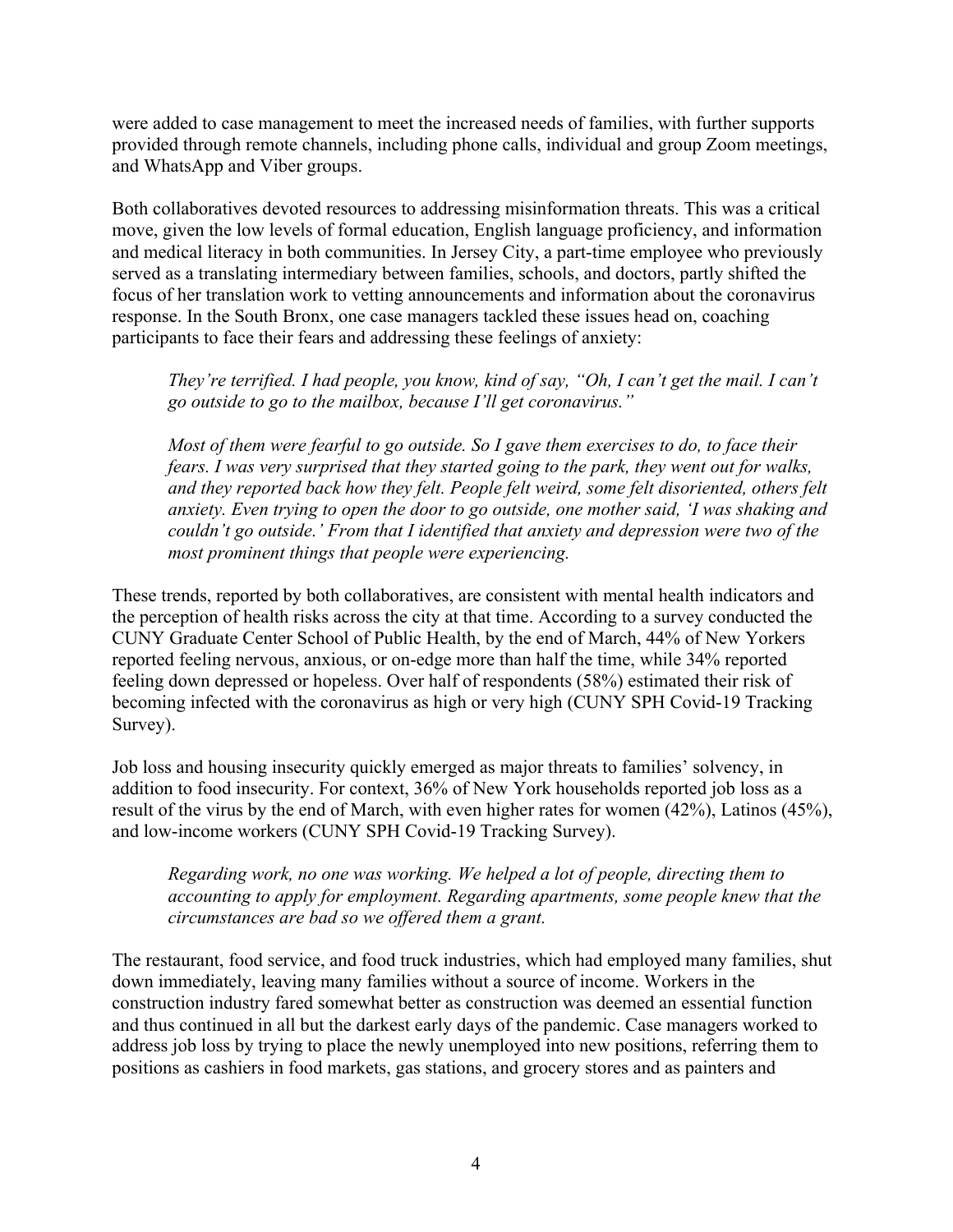handymen. Nevertheless, the effects of job loss were cascading and impacted many families' ability to continue paying rent.

Eviction moratoriums in both jurisdictions provided some protection, but many families still had anxieties about what they might face when the housing courts did reopen. Case workers addressed these threats by mediating conversations between families and landlords and helping families negotiate payment plans.

*There was a feeling of plateau from mid April to end of May. And then people started feeling like, how long is this going to go on? And so the shift of energy of like, 'This isn't just for a little while," and the pressure of rent has been really hanging over people's heads. People start to feel like, 'We haven't paid rent for two months. We keep not paying rent.' Even though folks have heard there's an eviction moratorium, and that moratorium is clear and landlords are not supposed to harass people, folks have definitely been getting pressure.*

Case managers continued working one-on-one with families, but in some cases, they also initiated small online support groups.

*I created a support group. One of the topics I managed is grief. So the phases of grief, because I think all of us lost something. Maybe you lost a loved one. Or maybe you lost your job, or maybe you lost your identity or your classes or opportunity to graduate, whatever it is that you lost.*

The Jersey City collaborative transitioned their English language learning classes to a remote model, focusing initially on the level one class. This decision allowed them to maximize the number of attendees, delivered the most services to the most people, and assess, on a program level, the feasibility of an online learning approach given program demographics.

Both collaboratives also worked to improve families' ability to support their children's online learning.

*The biggest challenge for them was that they don't know English in general and don't know how to use the computer. So we helped the kids with the home works. Some families it was tutoring two hours every day, five days a week. five days a week. I follow-up with teachers who do Zoom, the emails they send, the home works, how to teach the mother how to sign in to the website, how to enter the link and do the home work. That was every day two hours.* 

Case managers identified unexpected changes within some families. At the beginning, relationships within households were generally strained as family members were unaccustomed to spending so much time in one another's company.

In our culture, the woman is handling everything: the house, the kids, and the husband. *When the husband is sitting at home without work, some issues arise like disputes*.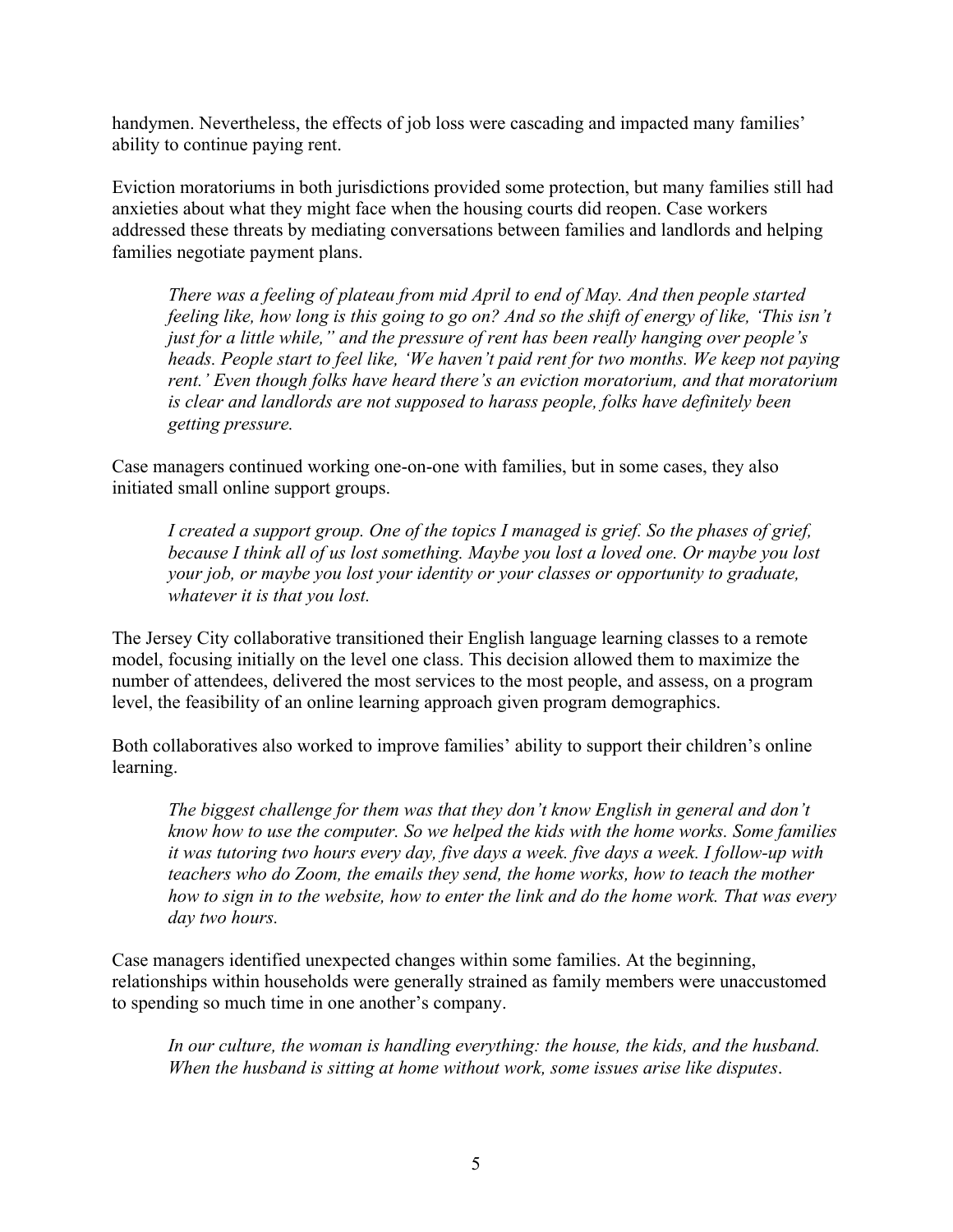As the pandemic wore on, relationships in some households began to strengthen, with more communication and more collaborative relationships between husbands and wives.

*I thank this Corona time because it let lots of people to have time to sit as a family together, father, mother and kids. To sit and eat together. For example during lunchtime we are all at home, we will all gather and eat. During another time, we will all watch TV, or we will pray. You feel that they connected together. There is a better communication between husband, mother and kids.*

As the situation began to stabilize with the beginning of the retreat of the virus in the New York City metro area, the need for a more sustained commitment to remote service delivery became clear. Collaboratives **responded strategically and thoughtfully**, and with an eye toward bridging the gap between families' existing digital skill sets and those they would need to develop, in addition to continuing to address the more obvious, basic needs. For example, the Jersey City site began developing a digital boot camp model, designed to support parents in developing the basic skills required to engage in a technologically-mediated society, in addition to facilitating remote service delivery:

*This is like a life skill, because it touches on so many of the things. Parents can't email the teachers when they're getting these remote tasks. Parents have no idea how to set up Zoom on the computer. They're getting loaner laptops, but they can't connect to the internet. They can't figure out how to sign up with user accounts. They have a computer in the house, but they never turn it on. Mom and dad have cell phones. They don't check their messages. The kids set up the cell phone for them and they put a bunch of video games on there and then, you know.*

*I [Arabic speaking case manager] am one of the people who didn't touch the computer until I came here. Lots of women are the same situation. We can find few cases who knew there was no problem. But it wasn't the majority. the majority didn't know how to use the computer and how to open any website.*

The South Bronx site seemed to face fewer difficulties with basic digital literacy, with one case manager remarking that "families have really surprised me with their tech skills." Nevertheless, both collaboratives committed themselves to building the infrastructure, both technical and interpersonal, for a sustained and effective approach to hybrid and remote service delivery, cultivating adaptability and flexibility to continue delivering services across different virus scenarios.

Stepping back, we see the **flexible and adaptable structure** of the Whole Family Approach as integrally linked to the adaptive success of both collaboratives thus providing families with a literal lifeline they would not have had without the Whole Family Approach. Funding collaboratives to work together and encouraging information sharing stretches resources further and minimizes the friction of working across organizations. This structure enables resources to be quickly mobilized and reallocated to meet the emerging demands of the situation. The relative success of each of these collaboratives in adapting to the upheavals caused by the coronavirus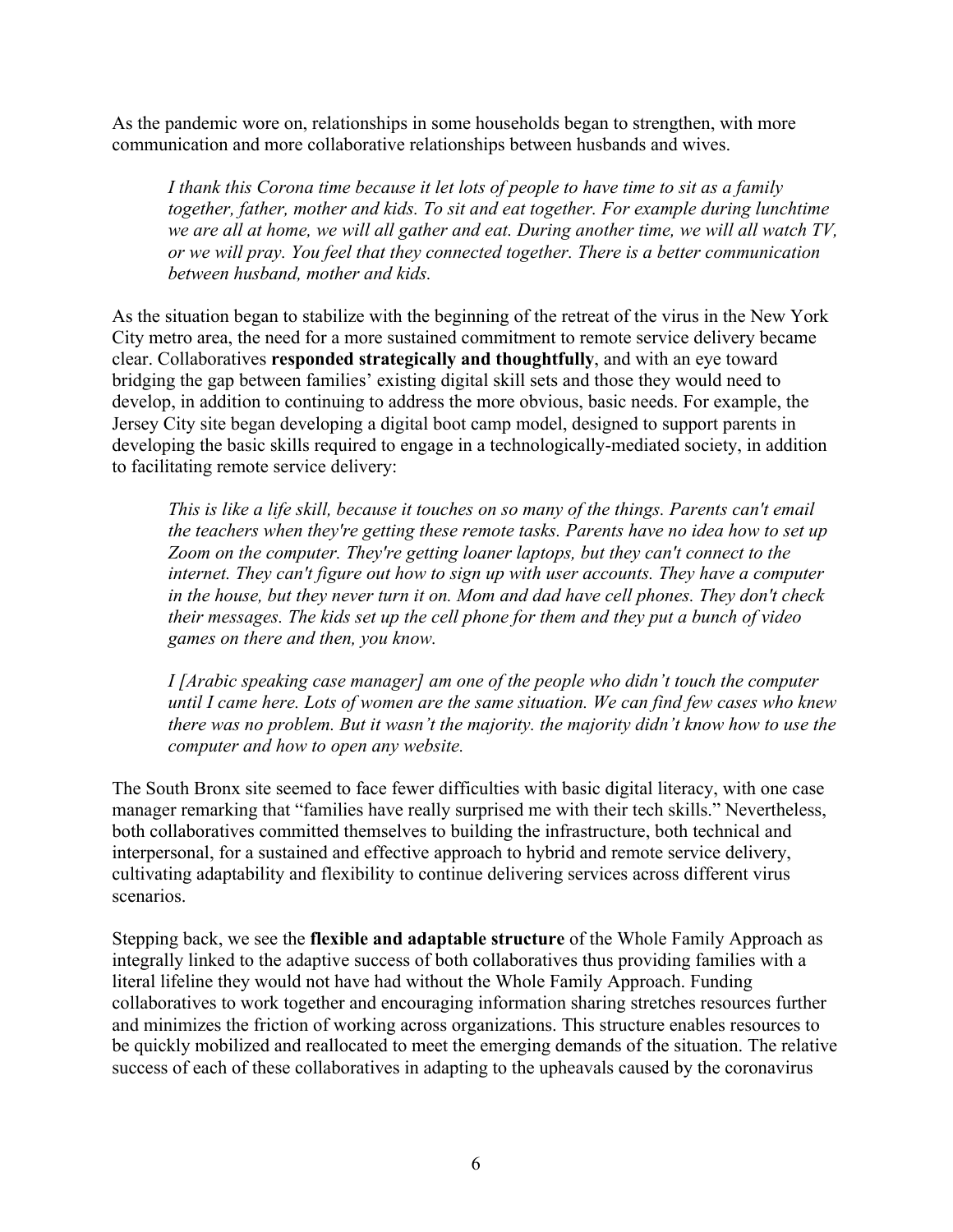pandemic are a testament to the integrity of the collaborative structure the preceded the emergence of the pandemic as well as the ingenuity of collaborative staff and social workers.

Both collaboratives have also benefited from a culture of care that extends not only to families served, but also to the employees themselves.

*Each day [program director] checks on the cases and on us personally. He is always there for us. He says to us, whoever needs anything, anytime, please call me. Once I was really facing an overload, I just sent him a message saying, "If you have time please call me," and he called me directly.*

*It is hard to deal with people who is anxious or sad or stressed with the situation. It happened that I'm stressed as well or I'm dealing with these quarantines, too. But at the same time I do have a job and some privilege. Sometimes we discuss these issues in our team meetings. We are in a professional space, but we also talk about the challenges we have been facing, what we ourselves have been dealing with. Like this stuff, man, it's tough. We need to do something. Calling other colleagues working in other nonprofits and they are like dealing with the same thing... At least you know that you are not alone in the ship.*

*As a collaborative, I think what has sustained us is our great communication that we've already had. And that trust that we have, that we've continued to have. And we've been able to kind of listen into each other more and be more empathetic with each other and not be so hard on one another. The fact that we're all going through it together and we all are figuring out our respective organization's struggles, but still at the same time wanting to serve other participants we have.*

Difficult conditions remain, however, given resource constraints and conditions of protracted uncertainty, both of which constrain collaboratives' ability to meet service delivery needs. Staff and workers have adapted amazingly to the new conditions of work and they **need the continued support** of funders and fellow collaborative members to continue building their successful track record.

*What's going to happen once we go back to normal? Are we going to still be fighting to get more money to families? Are our organizations going to continue donating tons of food? Families have asked me, 'When things go back to normal are we going to be forgotten?'*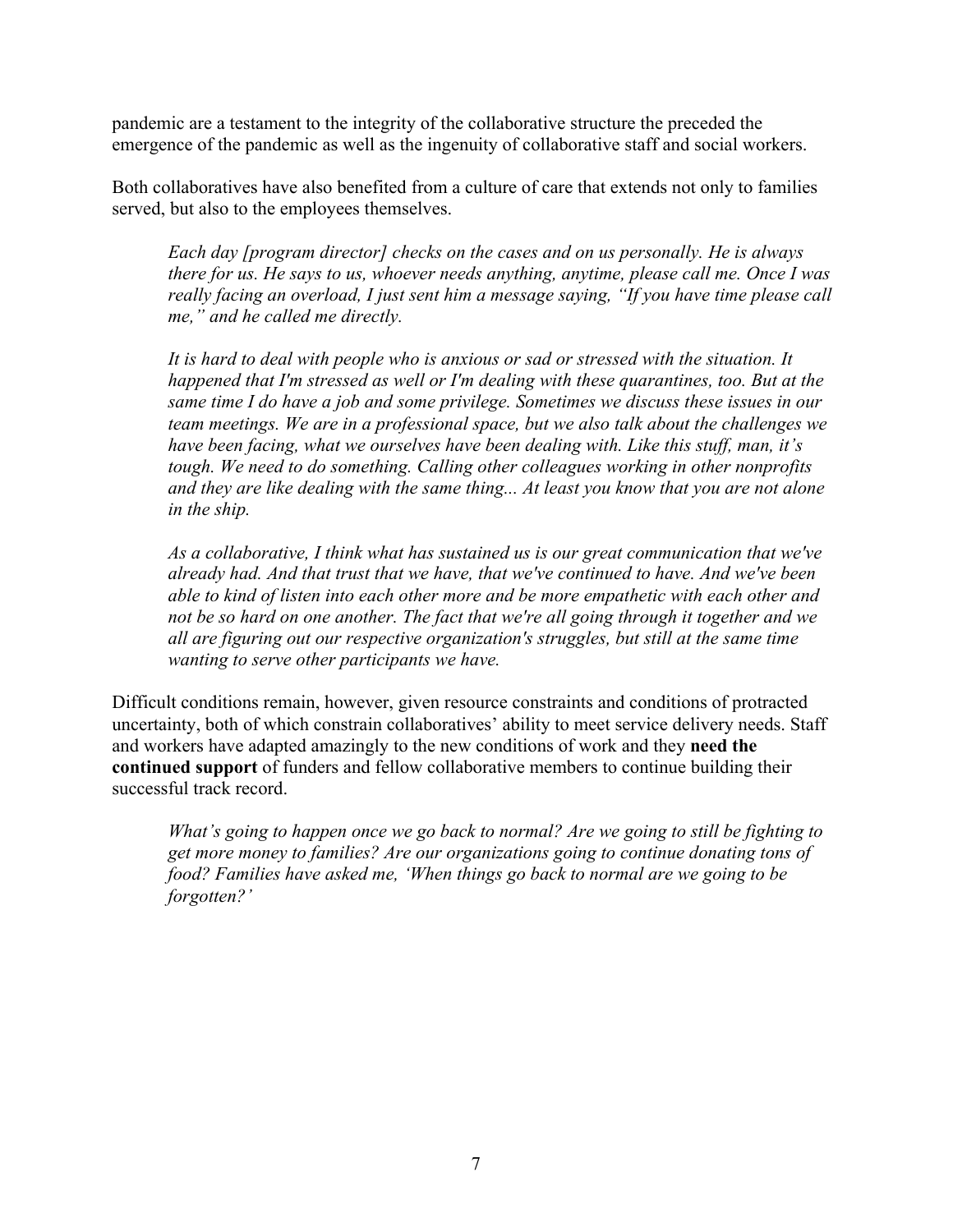### **Next Steps**

When we are able to resume survey data collection we anticipate seeing lower mental health indicators than in pre-pandemic times. In other words, we anticipate seeing higher rates of anxiety and depression among families served. This expectation is based on two factors: the interviews we conducted with collaborative workers in June and July and reported on here; and survey work conducted by other organizations since the pandemic began, which indicate a persistent lack of hopefulness about the future, persistent and serious mental stress, social isolation, anxiety, and depression. Given the pre-existing and complex traumas many families were dealing with even before the pandemic, specifically around race-based, language-based, religion-based, and immigration-status-based discrimination, we expect these trends to be reflected even more profoundly in the families served by the Jersey City and South Bronx collaboratives than in the general population.

However, we expect any decreases in mental health indicators will be less profound than they would have been if the collaboratives were not in place. This is for two main reasons. First, collaboratives have offered families concrete services that address both their expressed and documented needs. Second, being part of a community of families served by the collaboratives has given families a real sense of community which provides essential support in helping families chart and execute a path forward.

We are adding instruments to our survey that are tailored to the crisis in order to measure individual resilience in the face of seemingly insurmountable obstacles. We will be piloting an online survey with a small group from each collaborative in Fall 2020. Our goal with the pilot is to set up a structure to meet the protracted nature of the pandemic, while giving a window into resiliency and maintenance during the pandemic.

#### **Research Team**

Amy Castro Baker, Ph.D., Principal Investigator Claire Fontaine, Ph.D., Lead Report Author Claudette Grinnell-Davis, Ph.D. Chenyi Ma, Ph.D. Mae Carlson, MSW Tooma Zaghloul, MUP